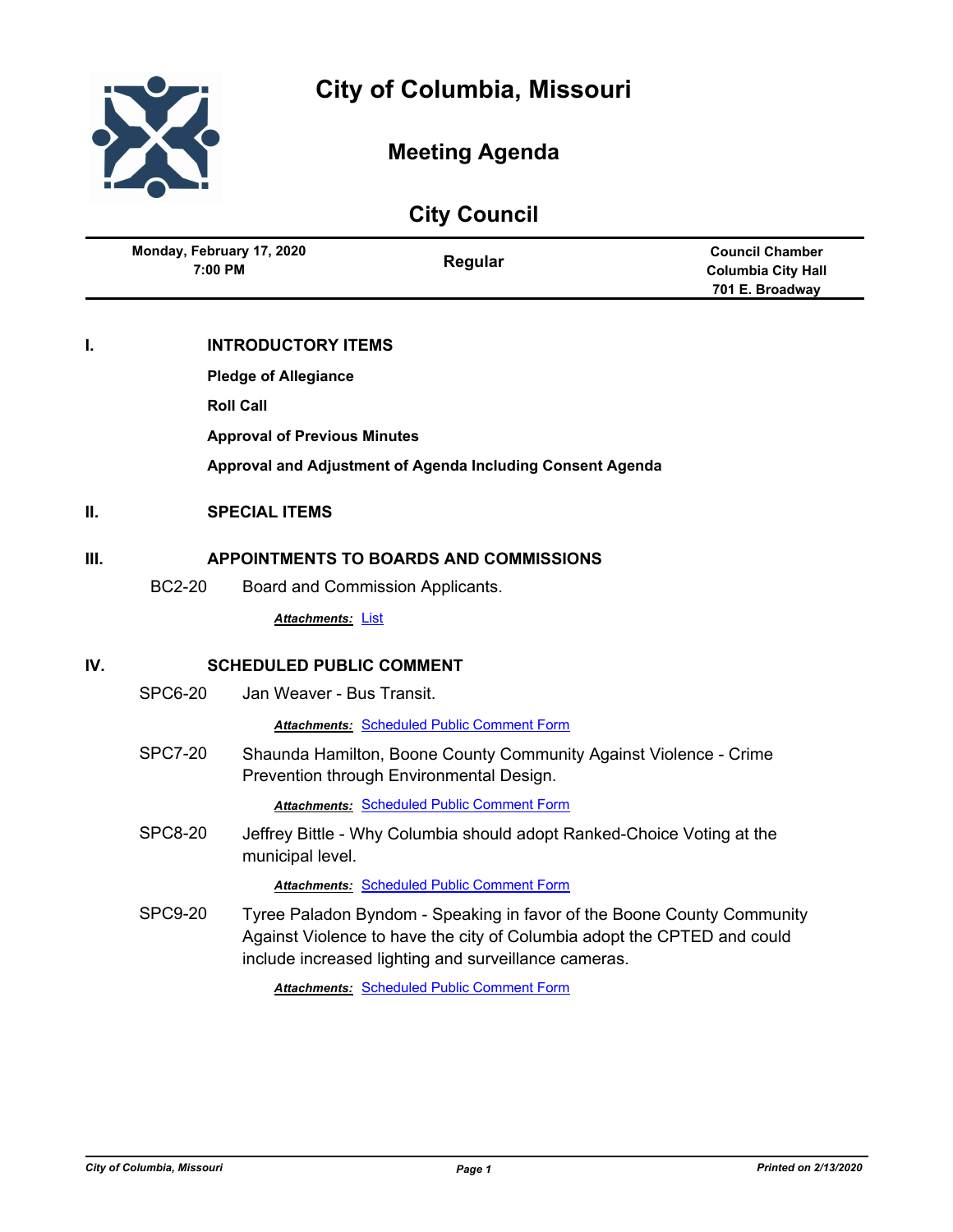## **V. PUBLIC HEARINGS**

PH3-20 Proposed construction of the L.A. Nickell Golf Course driving range improvement project to include expansion of the natural grass driving range tee box and artificial turf tee box, rerouting the cart path to Hole 15, and repositioning certain poles and netting adjacent to the driving range tee box. [See B30-20/Mayor Memo] *Recommended Action:*

**Attachments: [Council Memo](http://gocolumbiamo.legistar.com/gateway.aspx?M=F&ID=ffd434b0-2f63-49d0-ae7d-32b104e9bc91.docx)** 

[Plan](http://gocolumbiamo.legistar.com/gateway.aspx?M=F&ID=5fc97444-37fb-4ea0-9cf0-ae4d87c822a9.pdf)

B30-20 Authorizing construction of the L.A. Nickell Golf Course driving range improvement project to include expansion of the natural grass driving range tee box and artificial turf tee box, rerouting the cart path to Hole 15, and repositioning certain poles and netting adjacent to the driving range tee box; authorizing the Purchasing Agent to call for bids or utilize a duly authorized term and supply contractor; amending the FY 2020 Annual Budget by appropriating funds.

[2nd Read & Vote/Mayor Memo] *Recommended Action:*

**Attachments: [Council Memo](http://gocolumbiamo.legistar.com/gateway.aspx?M=F&ID=40815c8b-cca1-46ac-af3d-41bfa867b78a.docx)** [Plan](http://gocolumbiamo.legistar.com/gateway.aspx?M=F&ID=060c2092-c840-4912-812a-b68d93325ab1.pdf) **[Ordinance](http://gocolumbiamo.legistar.com/gateway.aspx?M=F&ID=8034b5d8-42db-43fb-9413-a4dd62f49d64.doc)** 

PH4-20 Proposed construction of the Leslie Lane storm water improvement project.

**Recommended Action:** [Need Motion/Mayor Memo]

**Attachments: [Council Memo](http://gocolumbiamo.legistar.com/gateway.aspx?M=F&ID=9a922055-a612-495c-891b-7d20b2bb9854.docx)** 

[Location Map](http://gocolumbiamo.legistar.com/gateway.aspx?M=F&ID=14e67b14-ad6c-4ec1-a684-e1023d4ab257.pdf)

**[Diagram](http://gocolumbiamo.legistar.com/gateway.aspx?M=F&ID=46247f15-4106-4aff-b721-578b972e9331.pdf)** 

## [Contact Log](http://gocolumbiamo.legistar.com/gateway.aspx?M=F&ID=71661dd0-3590-4b07-80c5-03089d6e7618.pdf)

PH5-20 Proposed construction of the College Avenue, Court Street and Hickory Street sanitary sewer improvement project.

[Need Motion/Mayor Memo] *Recommended Action:*

**Attachments: [Council Memo](http://gocolumbiamo.legistar.com/gateway.aspx?M=F&ID=64b0c870-f2b0-47fb-921b-ba725eff718a.docx)** 

[Location Map](http://gocolumbiamo.legistar.com/gateway.aspx?M=F&ID=fe97f81b-9dd3-4ece-b368-4dbadb10c854.pdf)

[Diagram](http://gocolumbiamo.legistar.com/gateway.aspx?M=F&ID=736a1e8e-890e-4351-b4c3-1895821233df.pdf)

[Contact Log](http://gocolumbiamo.legistar.com/gateway.aspx?M=F&ID=757963c8-e911-4f81-b993-797baef73ce1.pdf)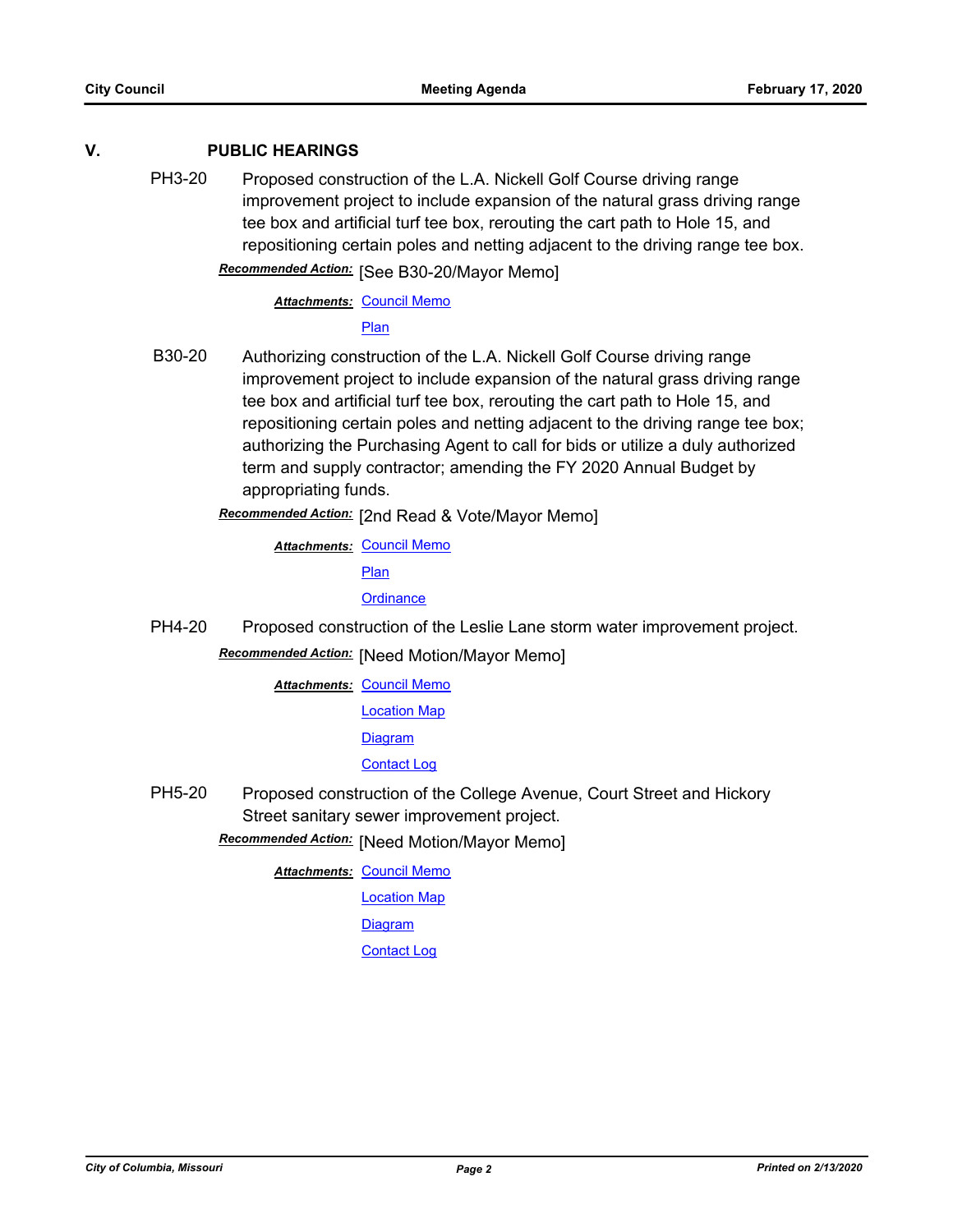PH6-20 Proposed construction of the Stanford Drive PCCE #21 Sanitary Sewer Improvement Project. [Need Motion/Mayor Memo] *Recommended Action:* **Attachments: [Council Memo](http://gocolumbiamo.legistar.com/gateway.aspx?M=F&ID=504609e0-82fa-4325-9b96-a8dd7d9b593f.docx)** [Location Map](http://gocolumbiamo.legistar.com/gateway.aspx?M=F&ID=cb760497-cdec-4745-bfd2-f93233eb8510.pdf) [Diagram](http://gocolumbiamo.legistar.com/gateway.aspx?M=F&ID=68b83ac0-3428-4acc-a62a-b9713b8f00bf.pdf) [Contact Log](http://gocolumbiamo.legistar.com/gateway.aspx?M=F&ID=818a3048-d3ec-433e-88f8-1846bfb2864f.pdf) PH7-20 Proposed construction of the Glenwood Avenue PCCE #25 Sanitary Sewer Improvement Project.

**Recommended Action:** [Need Motion/Mayor Memo]

**Attachments: [Council Memo](http://gocolumbiamo.legistar.com/gateway.aspx?M=F&ID=bf0efe84-c81f-4128-83a0-5f69936353cb.docx)** 

[Location Map](http://gocolumbiamo.legistar.com/gateway.aspx?M=F&ID=cbb22ed9-7985-4676-9604-0003a61a2f9d.pdf) **[Diagram](http://gocolumbiamo.legistar.com/gateway.aspx?M=F&ID=8af18d14-8b1c-41dd-ae63-76849da2eb33.pdf)** 

[Contact Log](http://gocolumbiamo.legistar.com/gateway.aspx?M=F&ID=59f384f8-bc43-4976-8b28-e763a02bfcc0.pdf)

# **VI. OLD BUSINESS**

B35-20 Amending Chapter 27 of the City Code to establish water conservation incentives to water utility customers; amending the FY 2020 Annual Budget by appropriating funds.

[2nd Read & Vote/Mayor Memo] *Recommended Action:*

**Attachments: [Amendment Sheet](http://gocolumbiamo.legistar.com/gateway.aspx?M=F&ID=90b3c66e-0fcd-41c9-82c8-1c2554a3cd3f.doc)** [Supplemental Council Memo](http://gocolumbiamo.legistar.com/gateway.aspx?M=F&ID=bfff152c-26bc-4b92-8b24-8ad3d5061e1d.docx)

[Council Memo](http://gocolumbiamo.legistar.com/gateway.aspx?M=F&ID=ca428dbf-f81a-460c-8eb5-c7506ffe6e36.docx)

**[Ordinance](http://gocolumbiamo.legistar.com/gateway.aspx?M=F&ID=364e38e4-7f7a-4f7c-b874-b6e885bcb764.doc)** 

# **VII. CONSENT AGENDA**

B24-20 Voluntary annexation of property located on the south side of I-70 Drive SE and east of Upland Creek Road (5300 I-70 Drive SE); establishing permanent District M-C zoning (Case No. 34-2020).

Recommended Action: [2nd Read & Vote/Mayor Memo]

**Attachments: [Council Memo](http://gocolumbiamo.legistar.com/gateway.aspx?M=F&ID=f079bd73-3a7c-4a7c-bbca-022283d9a609.docx)** 

**[Staff Report to Planning and Zoning Commission](http://gocolumbiamo.legistar.com/gateway.aspx?M=F&ID=73b0c01e-b969-41bf-b9f1-cfa59642e183.docx)** [Locator Maps](http://gocolumbiamo.legistar.com/gateway.aspx?M=F&ID=c7760c49-d7b6-4d55-93a5-cee6852224c4.pdf) [Attchment to PZC Report-East Area Plan](http://gocolumbiamo.legistar.com/gateway.aspx?M=F&ID=7f5b7100-bbf0-47e4-8ad6-80b57bea1338.pdf) [Excerpts from Minutes](http://gocolumbiamo.legistar.com/gateway.aspx?M=F&ID=d0ad36ad-d36e-49e8-b330-f1bb99a3feee.docx)

**[Ordinance](http://gocolumbiamo.legistar.com/gateway.aspx?M=F&ID=4889bd2e-68fe-4c50-8336-685d6a449945.doc)**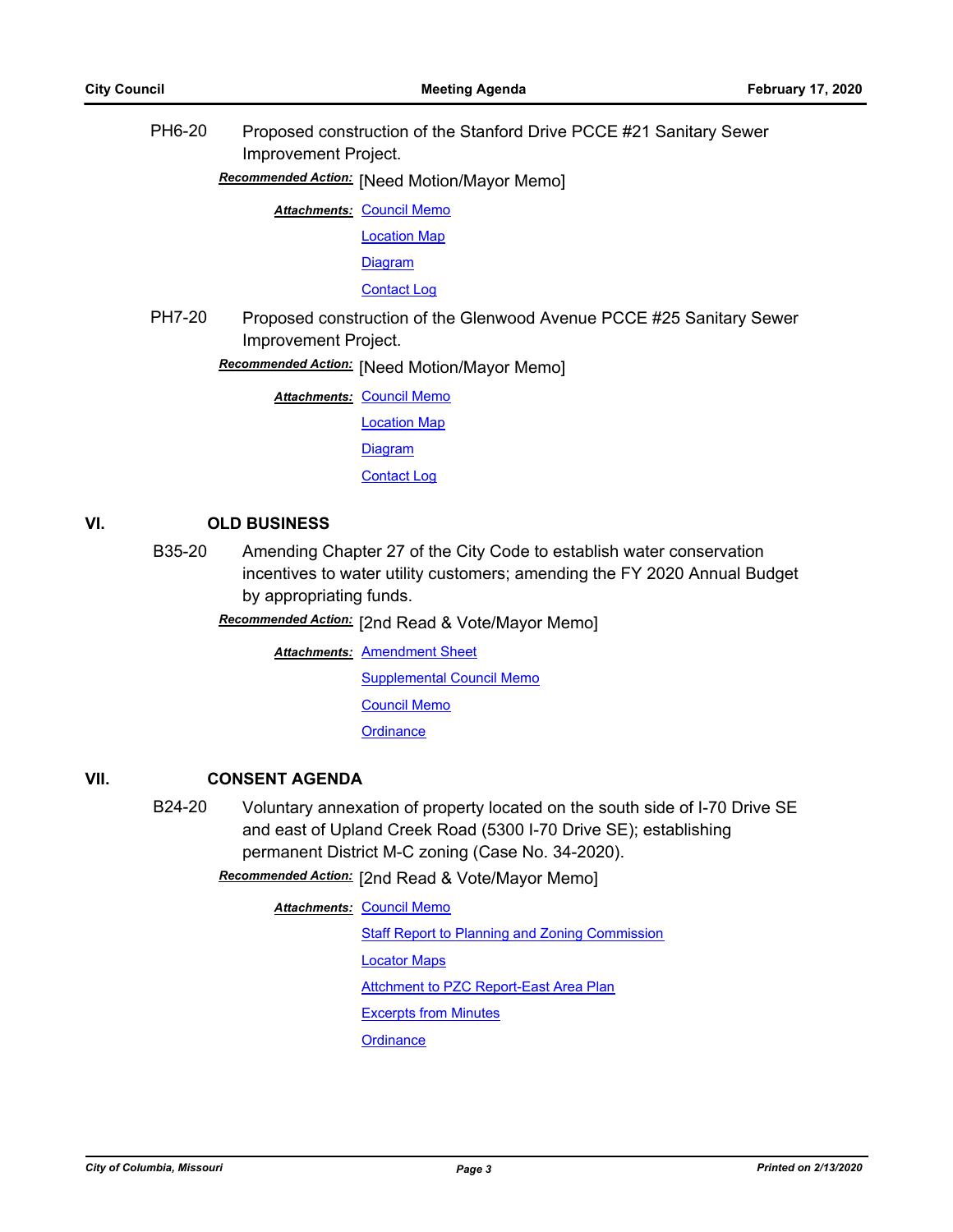| B25-20 | Rezoning property located on the south side of I-70 Drive SE and<br>approximately 750 feet east of Upland Creek Road (5300 I-70 Drive SE)<br>from District A to District M-C (Case No. 37-2020).<br>Recommended Action: [2nd Read & Vote/Mayor Memo] |                                                       |  |
|--------|------------------------------------------------------------------------------------------------------------------------------------------------------------------------------------------------------------------------------------------------------|-------------------------------------------------------|--|
|        |                                                                                                                                                                                                                                                      | <b>Attachments: Council Memo</b>                      |  |
|        |                                                                                                                                                                                                                                                      | <b>Staff Report to Planning and Zoning Commission</b> |  |
|        |                                                                                                                                                                                                                                                      | <b>Locator Maps</b>                                   |  |
|        |                                                                                                                                                                                                                                                      | Attachment to PZC Report-East Area Plan               |  |
|        |                                                                                                                                                                                                                                                      |                                                       |  |

[Excerpts from Minutes](http://gocolumbiamo.legistar.com/gateway.aspx?M=F&ID=be7ad77a-ff01-446f-bf26-9aeb4a0521db.docx)

**[Ordinance](http://gocolumbiamo.legistar.com/gateway.aspx?M=F&ID=ddc7b242-eeaf-43e1-96fa-fe6b668e9254.doc)** 

- B26-20 Approving the PD Plan for "Discovery Park Subdivision Plat 5, Lot 501" located on the northwest corner of the intersection of Nocona Parkway and Endeavor Avenue; granting a design adjustment relating to entry door placement (Case No. 24-2020).
	- **Recommended Action:** [2nd Read & Vote/Mayor Memo]

**Attachments: [Council Memo](http://gocolumbiamo.legistar.com/gateway.aspx?M=F&ID=d4a583e9-85ea-4d9c-b6f2-7086b806806b.docx)** 

**[Staff Report to Planning and Zoning Commission](http://gocolumbiamo.legistar.com/gateway.aspx?M=F&ID=640861d3-7c31-43ca-b2d9-020e75922dde.docx)** 

[Locator Maps](http://gocolumbiamo.legistar.com/gateway.aspx?M=F&ID=f0c11ff7-1b36-491d-999e-2d67bfa96071.pdf)

[Discovery Park, Plat 5, Lot 501 PD Plan](http://gocolumbiamo.legistar.com/gateway.aspx?M=F&ID=27cee9e4-ce46-41ba-baee-62221268b60f.pdf)

[Attach to PZC Report-Discovery Park Plat 5, Lot 501 PD Plan \(12-30-19\)](http://gocolumbiamo.legistar.com/gateway.aspx?M=F&ID=aa1ec8cb-9f15-463a-bac1-2c358bd791ea.pdf)

[Attach to PZC Report-Zoning & Statement of Intent for Tract 5 \(Ord 18043\)](http://gocolumbiamo.legistar.com/gateway.aspx?M=F&ID=7dfdd6f7-1b8b-4c30-b775-d40630d180ea.pdf)

[Excerpts from Minutes](http://gocolumbiamo.legistar.com/gateway.aspx?M=F&ID=5325cf3c-084c-40aa-a669-3979864fd0c7.docx)

**[Ordinance](http://gocolumbiamo.legistar.com/gateway.aspx?M=F&ID=f3ba8bdb-249d-4be4-b3d4-06699c7bdfbe.doc)** 

B27-20 Approving PD Plan Major Amendment #1 for "Discovery Park Subdivision Plat 4" located on the west side of Nocona Parkway and approximately 1,500 feet south of Ponderosa Street (Case No. 38-2020).

Recommended Action: [2nd Read & Vote/Mayor Memo]

**Attachments: [Council Memo](http://gocolumbiamo.legistar.com/gateway.aspx?M=F&ID=3104af27-ace8-4e5f-a972-313169683d69.docx)** 

[Staff Report to Planning and Zoning Commission](http://gocolumbiamo.legistar.com/gateway.aspx?M=F&ID=9fe892e1-42db-4f35-ab57-1b920fa8a54a.docx)

[Discovery Park Subdivision Plat 4 PD Plan](http://gocolumbiamo.legistar.com/gateway.aspx?M=F&ID=812c2057-957c-4c06-b14b-608975142b48.pdf)

[Locator Maps](http://gocolumbiamo.legistar.com/gateway.aspx?M=F&ID=a17e4629-47f1-4db5-a3b6-c21c350dcc91.pdf)

[Attach to PZC Report-Prev Approved Discovery Park Sub Plat 4 PD Plan](http://gocolumbiamo.legistar.com/gateway.aspx?M=F&ID=c870e566-0e42-464b-828b-b667b938e7a8.pdf)

[Excerpts from Minutes](http://gocolumbiamo.legistar.com/gateway.aspx?M=F&ID=32ac815c-f9c0-4580-897f-ad30da89b8cd.docx)

**[Ordinance](http://gocolumbiamo.legistar.com/gateway.aspx?M=F&ID=0304c458-418b-4176-9698-4481cca5139d.doc)**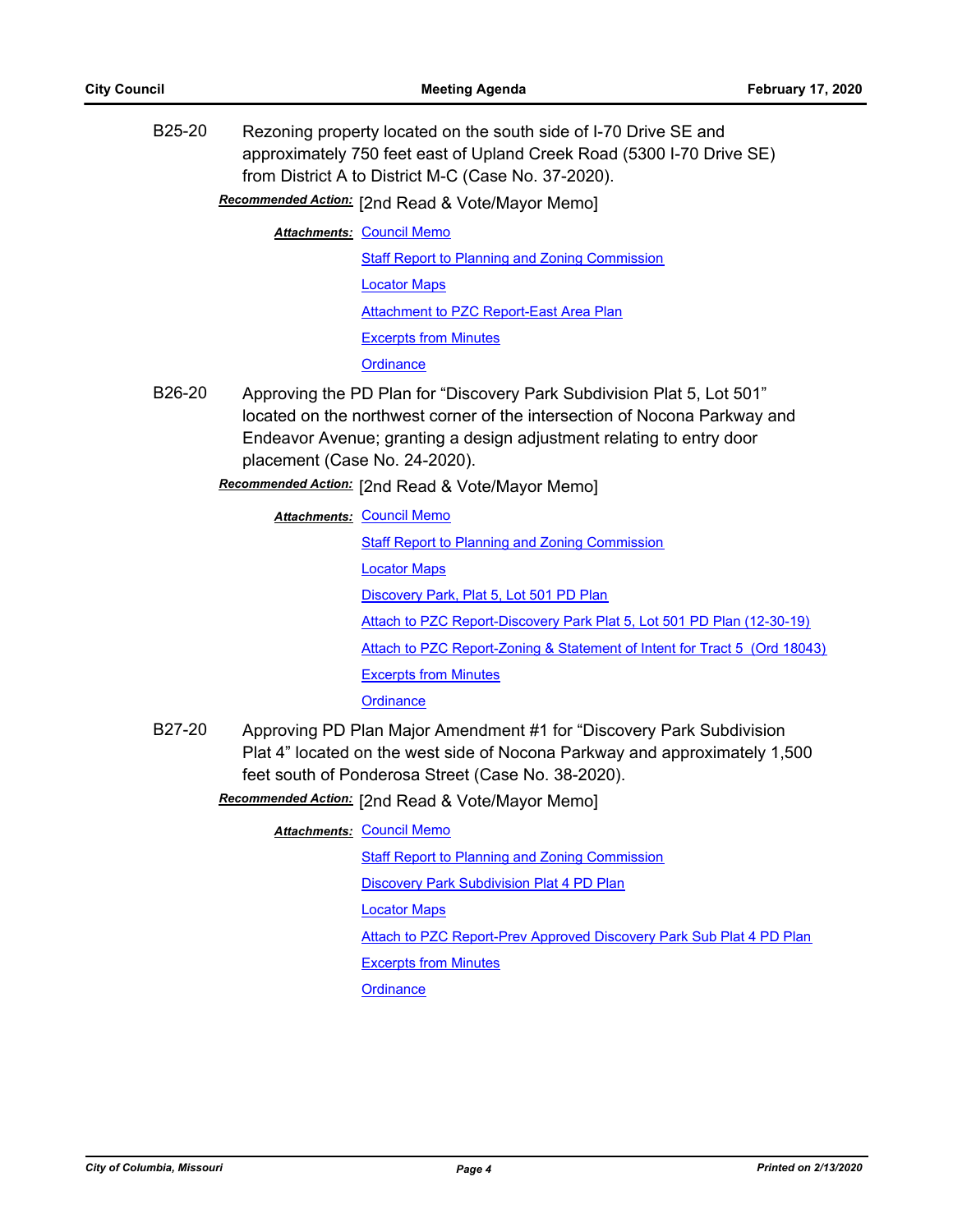B28-20 Rezoning property located on the northeast corner of the intersection of Switzler Street and Trinity Place (201 and 209 Switzler Street) from District PD and District R-MF to District M-OF (Case No. 39-2020).

# Recommended Action: [2nd Read & Vote/Mayor Memo]

**Attachments: [Council Memo](http://gocolumbiamo.legistar.com/gateway.aspx?M=F&ID=72cc4a2d-5ef1-479f-a277-105f9346dc6d.docx)** 

[Staff Report to Planning and Zoning Commission](http://gocolumbiamo.legistar.com/gateway.aspx?M=F&ID=688c6f7f-5c5e-476f-a7fe-7217d87c2078.docx) [Locator Maps](http://gocolumbiamo.legistar.com/gateway.aspx?M=F&ID=4c1a9feb-40ae-4d55-919b-6c15e128a935.pdf) [Attach to PZC Report-Zoning Graphic](http://gocolumbiamo.legistar.com/gateway.aspx?M=F&ID=dcfd2533-845c-4ec0-87e7-d3fc3a2cc12c.pdf) [Attach to PZC Report-Existing Zoning Ord-Design Parameters \(Ord. 15984\)](http://gocolumbiamo.legistar.com/gateway.aspx?M=F&ID=3ed41f38-5b5f-48ba-99a7-de5a9bcfe55d.pdf) [Attach to PZC Report-Existing CHA Administrative Building O-P Plan](http://gocolumbiamo.legistar.com/gateway.aspx?M=F&ID=536ad2c8-fe89-4749-a54b-b6c2ff19c590.pdf) [Attach to PZC Report-Permitted Use Table](http://gocolumbiamo.legistar.com/gateway.aspx?M=F&ID=4a6560cf-5835-4d56-a64e-3a0755dd4622.pdf) [Attach to PZC Report-Potential Building Layout](http://gocolumbiamo.legistar.com/gateway.aspx?M=F&ID=df7eb119-8113-496e-8959-95ceac99b88b.pdf) [Excerpts from Minutes](http://gocolumbiamo.legistar.com/gateway.aspx?M=F&ID=5dfbb1a7-d344-405d-8bee-e0769370fd77.docx)

#### **[Ordinance](http://gocolumbiamo.legistar.com/gateway.aspx?M=F&ID=31f9d29a-8691-4220-b3b1-0bad8af6972f.doc)**

B29-20 Authorizing a right of use permit with Boone County, Missouri, on behalf of its Office of Emergency Management, for the construction, improvement, operation and maintenance of a warning siren with supporting infrastructure within a portion of the Vandiver Drive right-of-way.

**Recommended Action:** [2nd Read & Vote/Mayor Memo]

**Attachments: [Council Memo](http://gocolumbiamo.legistar.com/gateway.aspx?M=F&ID=59ee6517-6b61-4391-a3d1-6724ef63c50a.docx)** 

**[Ordinance](http://gocolumbiamo.legistar.com/gateway.aspx?M=F&ID=6a708b64-9336-4ab2-b0f1-2f12bc026bf6.doc)** 

#### **[Attachment A to Ordinance](http://gocolumbiamo.legistar.com/gateway.aspx?M=F&ID=9f5b50a3-4191-4257-a48b-f97824b46d8a.pdf)**

B31-20 Authorizing a first amendment to the redevelopment agreement with Broadway Lodging Two, LLC and Columbia TIF Corporation Two in connection with the Broadway Hotel Phase Two TIF Redevelopment Plan and Project on property located at 1104 E. Walnut Street.

Recommended Action: [2nd Read & Vote/Mayor Memo]

**Attachments: [Council Memo](http://gocolumbiamo.legistar.com/gateway.aspx?M=F&ID=143e061d-547c-4723-81b5-f168140504bd.docx)** 

[Redevelopment Agreement authorized by Ordinance No. 023528](http://gocolumbiamo.legistar.com/gateway.aspx?M=F&ID=fae62369-c2d8-4cba-b0b4-588cf6cf2e3c.pdf)

**[Ordinance](http://gocolumbiamo.legistar.com/gateway.aspx?M=F&ID=545acd2d-b5cf-424d-a947-eb1ee3cb7e88.doc)** 

**[Exhibit A to Ordinance](http://gocolumbiamo.legistar.com/gateway.aspx?M=F&ID=0641c114-18aa-434c-8d80-1854d7583cfe.pdf)** 

B32-20 Authorizing a program services contract with the Missouri Department of Health and Senior Services for HIV Prevention services.

Recommended Action: [2nd Read & Vote/Mayor Memo]

**Attachments: [Council Memo](http://gocolumbiamo.legistar.com/gateway.aspx?M=F&ID=398d0327-4aca-48a7-9082-cf57d3668213.docx)** 

**[Ordinance](http://gocolumbiamo.legistar.com/gateway.aspx?M=F&ID=1ea08cab-0625-4326-84ff-038e13a392d3.doc)** 

[Exhibit A to Ordinance](http://gocolumbiamo.legistar.com/gateway.aspx?M=F&ID=6ad86e8f-b55b-4239-9842-46cabdef8708.pdf)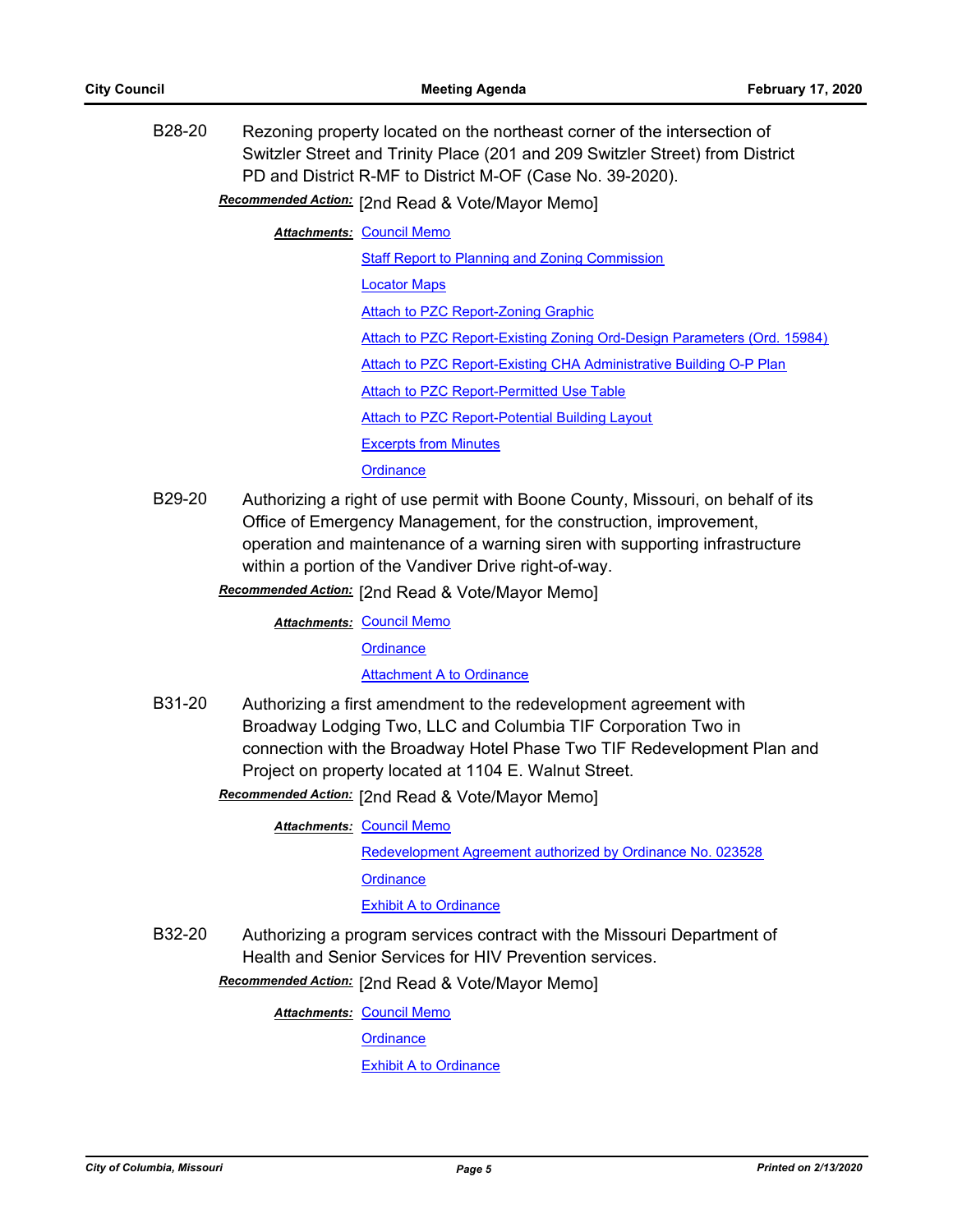B33-20 Authorizing Amendment No. 2 to the 2017 Master Services Agreement with N. Harris Computer Corporation, on behalf of its division Advanced Utility Systems, for the implementation of the community solar program module as part of the utility billing software; amending the FY 2020 Annual Budget by appropriating funds.

[2nd Read & Vote/Mayor Memo] *Recommended Action:*

**Attachments: [Council Memo](http://gocolumbiamo.legistar.com/gateway.aspx?M=F&ID=27806969-1a47-4876-9069-57a312a0e296.docx)** 

[Community Solar Program Business Model](http://gocolumbiamo.legistar.com/gateway.aspx?M=F&ID=9690e5c1-a7d7-4373-81f8-f3358f14c5ec.docx)

**[Ordinance](http://gocolumbiamo.legistar.com/gateway.aspx?M=F&ID=a729dc81-2ba9-4e70-8281-68317ed427f3.doc)** 

**[Attachment A to Ordinance](http://gocolumbiamo.legistar.com/gateway.aspx?M=F&ID=5b75112f-4fb1-4d3e-8177-b8e136c48627.pdf)** 

B34-20 Authorizing the acquisition of easements for construction of the Grace Ellen Drive PCCE #27 Sanitary Sewer Improvement Project.

Recommended Action: [2nd Read & Vote/Mayor Memo]

**Attachments: [Council Memo](http://gocolumbiamo.legistar.com/gateway.aspx?M=F&ID=0599f78f-9d32-4c6f-9451-d4690efd6c6c.docx)** 

[Diagram](http://gocolumbiamo.legistar.com/gateway.aspx?M=F&ID=a9795acb-6a44-4028-aa7f-61cf6f5d7719.pdf) [2213 Grace Ellen Project Graphic](http://gocolumbiamo.legistar.com/gateway.aspx?M=F&ID=e60d3888-a60a-4d7c-8d45-dc10111fc039.pdf) [3801 Oakland Project Graphic](http://gocolumbiamo.legistar.com/gateway.aspx?M=F&ID=d41e188d-27d8-4e59-8831-409483702368.pdf) [4001 Grace Ellen Project Graphic](http://gocolumbiamo.legistar.com/gateway.aspx?M=F&ID=82d0c5aa-90d6-4a3a-ab28-c2745db4101e.pdf) [4028 Grace Ellen Project Graphic](http://gocolumbiamo.legistar.com/gateway.aspx?M=F&ID=55a8cbc1-09aa-46c5-817e-1d5556ca34a6.pdf) **[Ordinance](http://gocolumbiamo.legistar.com/gateway.aspx?M=F&ID=98bd33a9-5f96-4821-afb7-5782ca9a86b3.doc)** 

R23-20 Setting a public hearing: proposed construction of Phase I of the Fifth to Wilkes Sewer Improvement Project to include sanitary sewer improvements from the intersection of Fifth Street and Rogers Street to Sixth Street.

**Recommended Action:** [Read & Vote/Mayor Memo]

**Attachments: [Council Memo](http://gocolumbiamo.legistar.com/gateway.aspx?M=F&ID=f1f0de79-669a-4ca2-9701-21c26f1a4603.docx)** 

[Location Map](http://gocolumbiamo.legistar.com/gateway.aspx?M=F&ID=adee5646-d22d-480c-aafd-805b7b76f71e.pdf)

[Diagram](http://gocolumbiamo.legistar.com/gateway.aspx?M=F&ID=f9c11ff6-7878-4aed-b8a9-c960174daa05.pdf)

**[Resolution](http://gocolumbiamo.legistar.com/gateway.aspx?M=F&ID=778673ff-71b2-4d66-86ac-211392f910a7.doc)** 

R24-20 Setting a public hearing: proposed construction of the Runway 2-20 extension project at the Columbia Regional Airport.

**Recommended Action:** [Read & Vote/Mayor Memo]

**Attachments: [Council Memo](http://gocolumbiamo.legistar.com/gateway.aspx?M=F&ID=28643d0d-a398-4d72-9385-f0c7958e24ec.docx)** 

[Scope of Work Exhibit - Layout 1](http://gocolumbiamo.legistar.com/gateway.aspx?M=F&ID=7b39efc5-1671-496e-85e3-0ec8cead5ef3.pdf)

**[Resolution](http://gocolumbiamo.legistar.com/gateway.aspx?M=F&ID=3076142e-8384-421d-bf8b-8065bdf87ce0.doc)**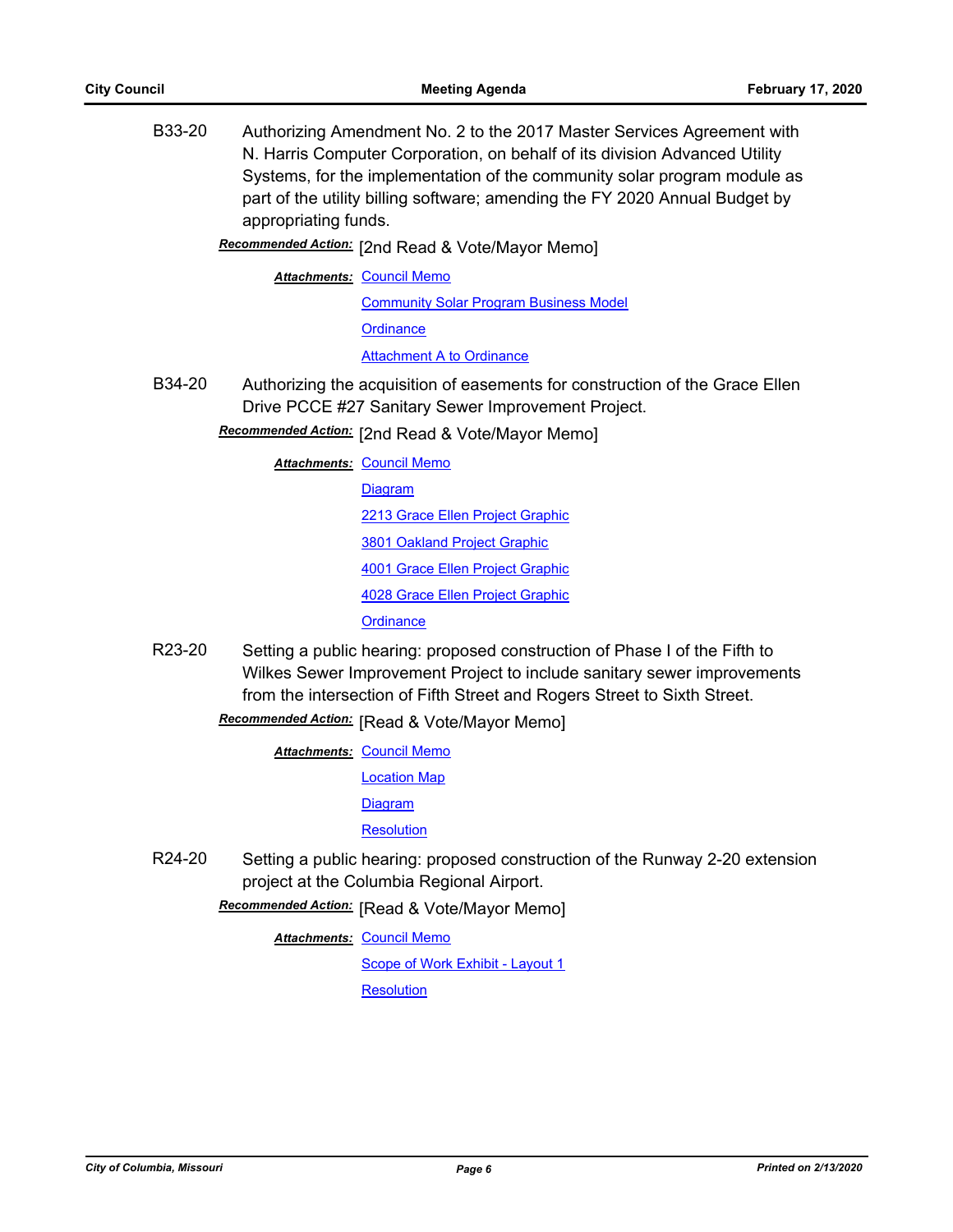R25-20 Setting a public hearing: consider the FY 2019 Consolidated Annual Performance and Evaluation Report (CAPER).

**Recommended Action:** [Read & Vote/Mayor Memo]

**Attachments: [Council Memo](http://gocolumbiamo.legistar.com/gateway.aspx?M=F&ID=9146a704-e67b-456d-8ba2-2ccb3b115a8d.docx)** 

**[Resolution](http://gocolumbiamo.legistar.com/gateway.aspx?M=F&ID=aff4d0c1-e276-4ee5-926b-b8d3f4ced58b.doc)** 

R26-20 Authorizing a sponsorship agreement with Columbia Book Festival, Inc. for tourism development funding under the Tourism Development Program for the 2020 Unbound Book Festival event.

Recommended Action: [Read & Vote/Mayor Memo]

**Attachments: [Council Memo](http://gocolumbiamo.legistar.com/gateway.aspx?M=F&ID=a48dbe4c-0cae-4c89-827d-83dc80a48205.docx)** 

**[Resolution](http://gocolumbiamo.legistar.com/gateway.aspx?M=F&ID=fded3f72-5d15-4062-b9d3-0d0af24304b1.doc)** 

[Attachment A to Resolution](http://gocolumbiamo.legistar.com/gateway.aspx?M=F&ID=200b61b5-8546-42d2-a425-5d15f505ac2e.pdf)

R27-20 Authorizing a services partnership agreement with Burrell, Inc. to provide behavioral health assessments, consultations, interventions and education for families participating in the WIC program.

**Recommended Action: [Read & Vote/Mayor Memo]** 

**Attachments: [Council Memo](http://gocolumbiamo.legistar.com/gateway.aspx?M=F&ID=f638f555-423a-48f2-88dd-7ae94fe8562f.docx)** 

**[Resolution](http://gocolumbiamo.legistar.com/gateway.aspx?M=F&ID=d88117d2-320b-4a08-a727-0b3b2a3a408a.doc)** 

[Exhibit A to Resolution](http://gocolumbiamo.legistar.com/gateway.aspx?M=F&ID=2dd825f1-6529-4a8d-88d3-7c7745c7fd14.pdf)

R28-20 Authorizing an agreement for professional engineering services with Leidos Engineering, LLC for local and regional dynamic system modeling and transient analysis of the stability of the City's electric transmission system.

**Recommended Action:** [Read & Vote/Mayor Memo]

**Attachments: [Council Memo](http://gocolumbiamo.legistar.com/gateway.aspx?M=F&ID=aefe8ec4-7237-4135-8441-3e865bf7eaa6.docx)** 

**[Resolution](http://gocolumbiamo.legistar.com/gateway.aspx?M=F&ID=9a3bc372-419c-40e7-b8eb-79082455c624.doc)** 

**[Exhibit A to Resolution](http://gocolumbiamo.legistar.com/gateway.aspx?M=F&ID=6aeffa61-7033-43b3-a2ef-9877d77037c0.pdf)** 

R29-20 Accepting the Neighborhood Traffic Management Program 2019 Year End Report Summary; authorizing staff to complete the public improvement process for the proposed installation of traffic calming devices on Smith Drive, North William Street, Hinkson Avenue and Holly Avenue; authorizing staff to pursue traffic calming projects on Bray Avenue, Louisville Drive and Maplewood Drive.

**Recommended Action:** [Read & Vote/Mayor Memo]

**Attachments: [Council Memo](http://gocolumbiamo.legistar.com/gateway.aspx?M=F&ID=825b1a4f-7a3e-4add-bad7-69833611b83c.docx)** 

**[Resolution](http://gocolumbiamo.legistar.com/gateway.aspx?M=F&ID=ada5382e-4659-4238-85db-53cb36b9b7f9.doc)** 

[Exhibit A to Resolution](http://gocolumbiamo.legistar.com/gateway.aspx?M=F&ID=e07b4278-666e-42fd-8469-76a811c54cba.pdf)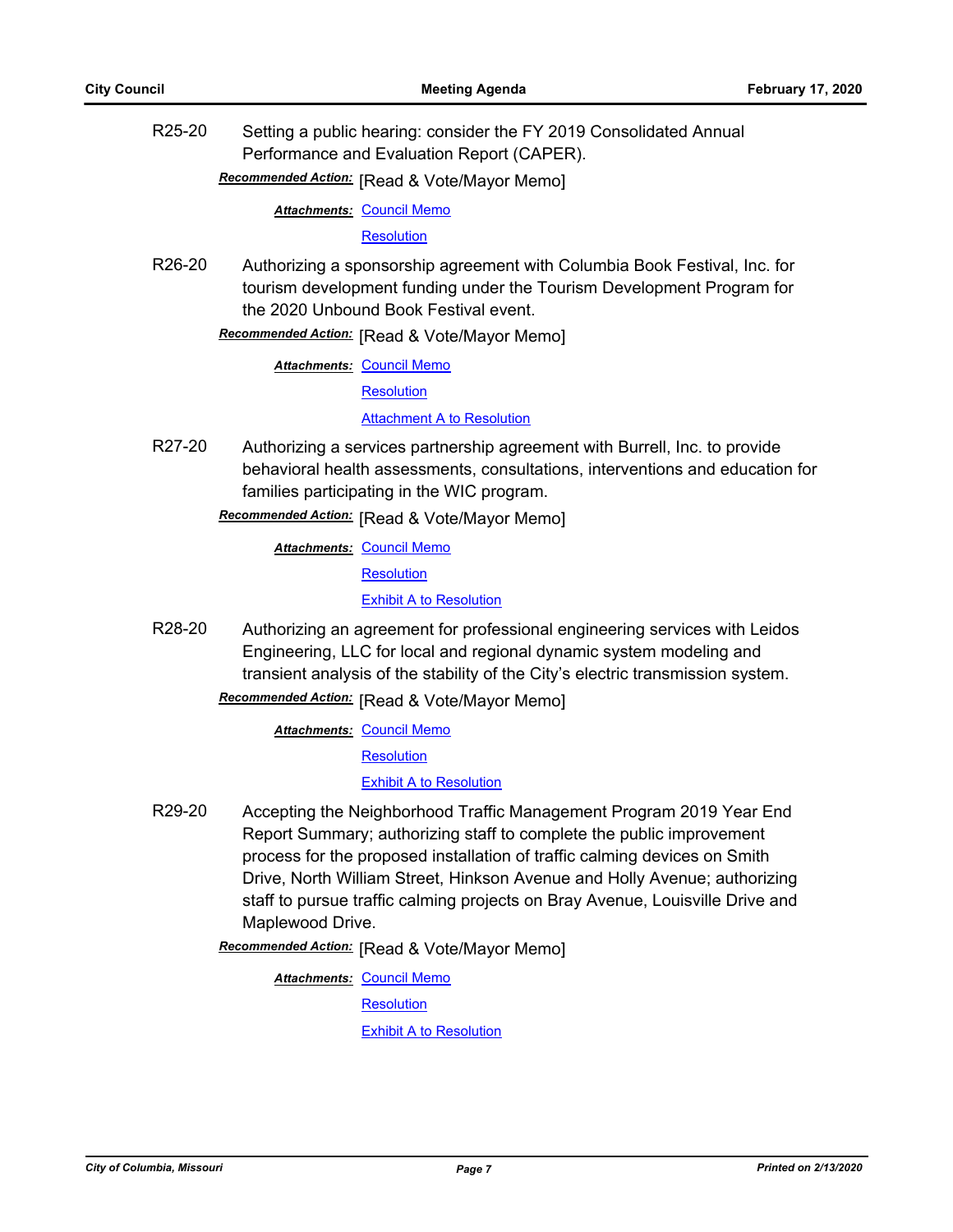#### **VIII. NEW BUSINESS**

R30-20 Authorizing an agreement for professional engineering services with Burns & McDonnell Engineering Company, Inc. for a Renewable Natural Gas (RNG) feasibility study for the Columbia Sanitary Landfill.

**Recommended Action:** [Read & Vote/Mayor Memo]

**Attachments: [Council Memo](http://gocolumbiamo.legistar.com/gateway.aspx?M=F&ID=f98d6fe9-8c09-4517-8cc4-82282a19cda0.docx)** [RNG Preliminary Feasibility Study](http://gocolumbiamo.legistar.com/gateway.aspx?M=F&ID=bc8c31a7-dbaf-432a-8324-bbffa5bcc805.pdf) **[Resolution](http://gocolumbiamo.legistar.com/gateway.aspx?M=F&ID=4ef77858-0996-445d-8013-60dceb576937.doc) [Attachment A to Resolution](http://gocolumbiamo.legistar.com/gateway.aspx?M=F&ID=56210abc-3265-47ca-a92a-0c8fa4233c20.pdf)** 

# **IX. INTRODUCTION AND FIRST READING**

B36-20 Granting design adjustments relating to the proposed Final Plat of Providence Walkway Plat 1 located on the northwest corner of the intersection of Providence Road and Park Avenue to allow reduced right-of-way dedication, reduced sidewalk construction, allowing a lot line to bisect an existing structure, and eliminate the installation of street trees (Case No. 12-2020).

**Recommended Action:** [Intro & 1st Read/Mayor Memo]

**Attachments: [Council Memo](http://gocolumbiamo.legistar.com/gateway.aspx?M=F&ID=8d2b5d04-fa96-4f82-8e75-a29ea97f4036.docx)** [Staff Report to Planning and Zoning Commission](http://gocolumbiamo.legistar.com/gateway.aspx?M=F&ID=574745b0-9340-4ed8-b8d6-e2cfdd31ed8c.docx) [Locator Maps](http://gocolumbiamo.legistar.com/gateway.aspx?M=F&ID=a39f7dd3-3e4b-410b-8e2f-6550133070b9.pdf) [Final Plat \(dated 1-28-2020\)](http://gocolumbiamo.legistar.com/gateway.aspx?M=F&ID=01aa3c68-142a-4fb9-996d-fd7f42e5579e.pdf) [Attachment to PZC Report-Final Plat \(dated 11-27-2019\)](http://gocolumbiamo.legistar.com/gateway.aspx?M=F&ID=1f748694-b20c-497d-88d3-8485bf407e56.pdf) [Attachment to PZC Report-Design Adjustment Worksheets](http://gocolumbiamo.legistar.com/gateway.aspx?M=F&ID=22fa9aa2-197a-4110-b003-519c8dd19fa3.pdf) [Excerpts from Minutes](http://gocolumbiamo.legistar.com/gateway.aspx?M=F&ID=c914c660-d3aa-4751-81ce-8a2cd3d9d8dd.docx) **[Ordinance](http://gocolumbiamo.legistar.com/gateway.aspx?M=F&ID=3c5a7a4a-98ae-4339-b0b0-770f59ae095a.doc)**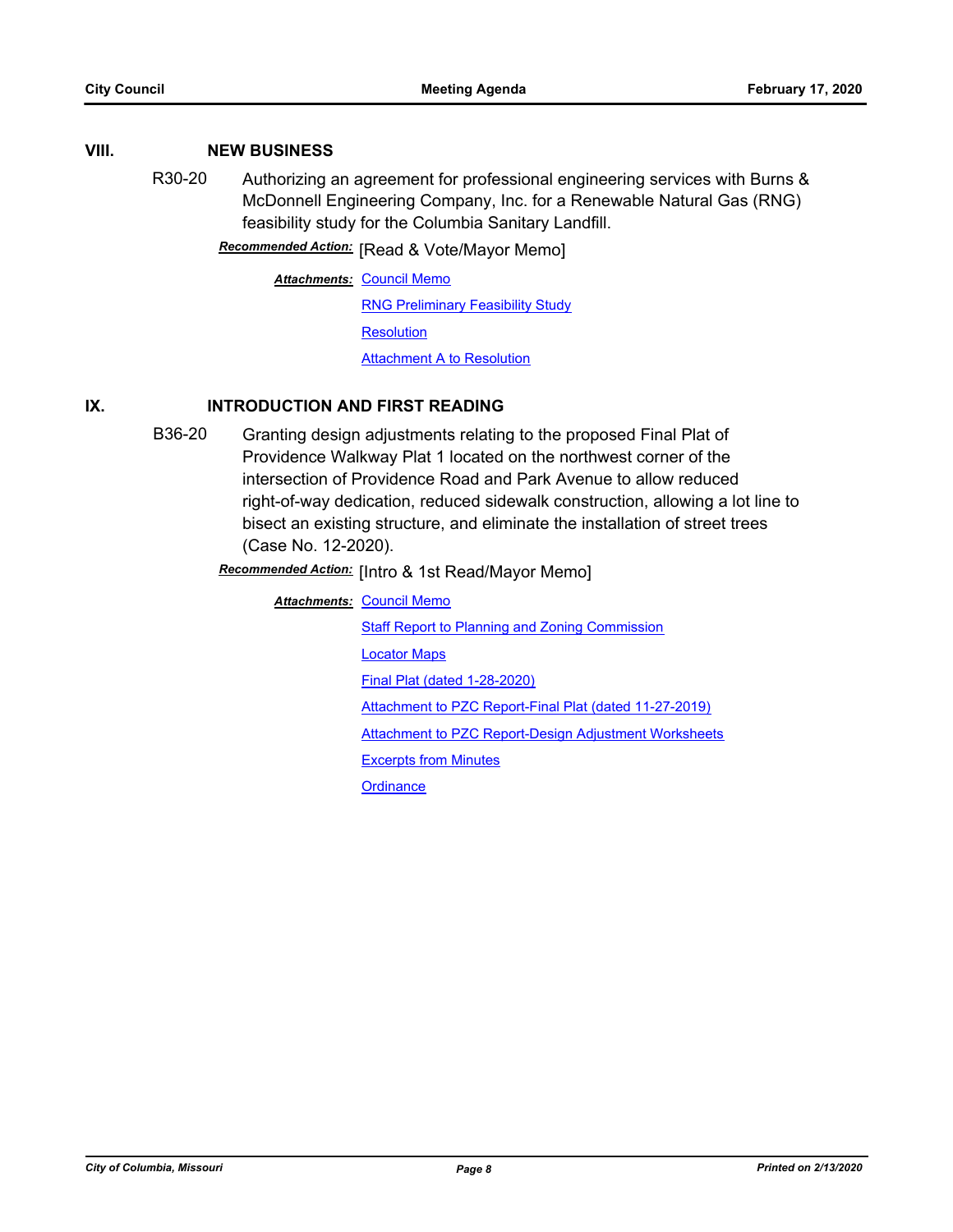B37-20 Approving the Final Plat of "Providence Walkway Plat 1" located on the northwest corner of the intersection of Providence Road and Park Avenue; authorizing a performance contract (Case No. 12-2020).

Recommended Action: [Intro & 1st Read/Mayor Memo]

**Attachments: [Council Memo](http://gocolumbiamo.legistar.com/gateway.aspx?M=F&ID=aadfbdf1-e946-41da-8b9f-a6acccb6d36d.docx)** 

[Staff Report to Planning and Zoning Commission](http://gocolumbiamo.legistar.com/gateway.aspx?M=F&ID=f7b94d8d-eab3-4400-a990-35cfe2972730.docx)

[Locator Maps](http://gocolumbiamo.legistar.com/gateway.aspx?M=F&ID=9a6a68d2-744f-466c-aa0e-1f3834295c1c.pdf)

[Final Plat \(revised 1-28-2020\)](http://gocolumbiamo.legistar.com/gateway.aspx?M=F&ID=cbbfa868-af35-4c35-a87c-7688adc6d918.pdf)

[Attachment to PZC Report-Final Plat \(dated 11-27-2019\)](http://gocolumbiamo.legistar.com/gateway.aspx?M=F&ID=f206ea68-518f-4f96-b078-35568315fc32.pdf)

[Attachment to PZC Report-Design Adjustment Worksheets](http://gocolumbiamo.legistar.com/gateway.aspx?M=F&ID=613b1193-8883-4b66-8412-5032529ad340.pdf)

[Attachment to PZC Report-Providence Right-of-Way Exhibit](http://gocolumbiamo.legistar.com/gateway.aspx?M=F&ID=5bdd1ec5-c45f-4c54-bdc5-addec4361b46.pdf)

[Excerpts from Minutes](http://gocolumbiamo.legistar.com/gateway.aspx?M=F&ID=12a21129-bfb1-4f2f-9cfc-a96d8ba53cd8.docx)

**[Ordinance](http://gocolumbiamo.legistar.com/gateway.aspx?M=F&ID=bd530fc6-92be-4939-9de5-d246f0af6d11.doc)** 

**[Exhibit A to Ordinance](http://gocolumbiamo.legistar.com/gateway.aspx?M=F&ID=6cd1ec20-d848-4b3b-8280-5a6e65cc352f.pdf)** 

B38-20 Rezoning property located on the northwest corner of the intersection of Providence Road and Third Avenue (1001 N. Providence Road) from District PD (Planned Development) to District M-N (Mixed-use Neighborhood) (Case No. 28-2020).

**Recommended Action:** [Intro & 1st Read/Mayor Memo]

**Attachments: [Council Memo](http://gocolumbiamo.legistar.com/gateway.aspx?M=F&ID=6747b080-d51b-48b5-abde-d328bb12a352.docx)** 

[Staff Report to Planning and Zoning Commission \(01/09/20\)](http://gocolumbiamo.legistar.com/gateway.aspx?M=F&ID=b4f0cf82-c1bf-439b-a1da-e8f784c69d06.docx)

[Planning and Zoning Commission Supplemental Memo \(01/16/20\)](http://gocolumbiamo.legistar.com/gateway.aspx?M=F&ID=6f9e8a8d-c08f-43e6-bf50-3967daf06b2e.docx)

[Locator Maps](http://gocolumbiamo.legistar.com/gateway.aspx?M=F&ID=17a6e0df-f452-4acd-840f-2dc7bf41218c.pdf)

[2009 SOI & Design Parameters \(Ord. 20460\)](http://gocolumbiamo.legistar.com/gateway.aspx?M=F&ID=37c68365-d485-42a8-9b83-cb8900029e06.pdf)

[Providence and 3rd Avenue C-P Plan](http://gocolumbiamo.legistar.com/gateway.aspx?M=F&ID=9caf7080-8b35-4025-9072-742f73696ed9.pdf)

[Excerpts from Minutes \(1-9-20\)](http://gocolumbiamo.legistar.com/gateway.aspx?M=F&ID=a7563c53-c179-4ca6-85b5-8d0b533ffc01.docx)

[Excerpts from Minutes \(1-23-20\)](http://gocolumbiamo.legistar.com/gateway.aspx?M=F&ID=5653d615-343b-4b00-b529-3f4f101dc20e.docx)

**[Ordinance](http://gocolumbiamo.legistar.com/gateway.aspx?M=F&ID=8351f390-d960-4554-a092-b1824f0eb21d.doc)** 

B39-20**\*** Amending Chapter 22 of the City Code relating to the calculation of monthly volume charges for residential sewer service.

**Recommended Action:** [Intro & 1st Read/Mayor Memo]

**Attachments: [Council Memo](http://gocolumbiamo.legistar.com/gateway.aspx?M=F&ID=cf2d37b5-50ab-4e9a-a022-8be937eeff1d.docx)** 

**[Ordinance](http://gocolumbiamo.legistar.com/gateway.aspx?M=F&ID=5be87307-444f-4e35-b0d2-81ab36ab6697.doc)**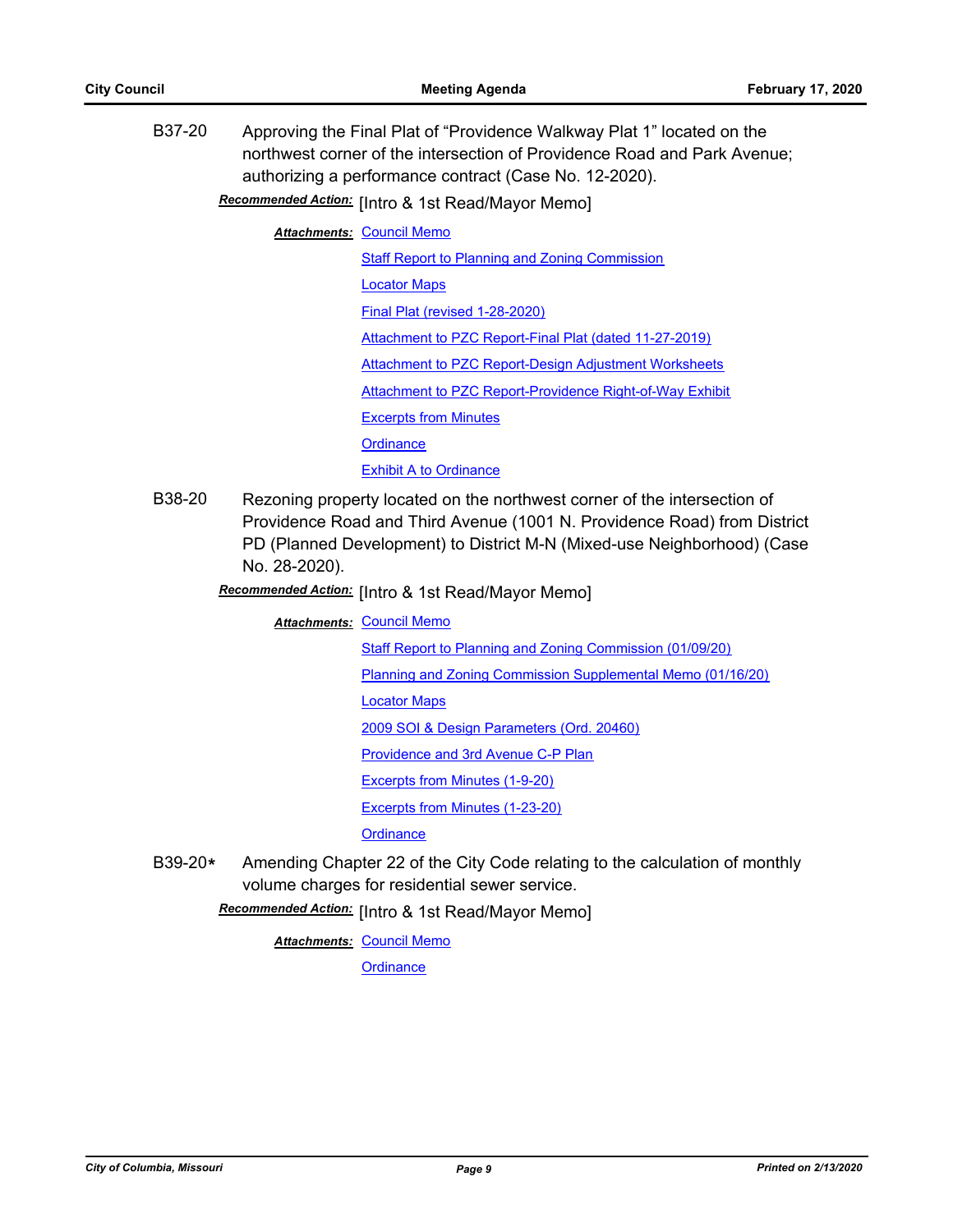B40-20**\*** Authorizing an amendment to the agreement with Tyler Technologies, Inc. relating to the Columbia Financial Enterprise Resource System (COFERS) project to replace Transparency software with the Socrata Open Finance module.

Recommended Action: [Intro & 1st Read/Mayor Memo]

**Attachments: [Council Memo](http://gocolumbiamo.legistar.com/gateway.aspx?M=F&ID=086f580a-d97e-4be2-babe-97b57a177e5e.docx)** 

**[Ordinance](http://gocolumbiamo.legistar.com/gateway.aspx?M=F&ID=94736d8f-4bf9-4bb8-a497-3583d954bd3e.doc)** 

[Attachment A to Ordinance](http://gocolumbiamo.legistar.com/gateway.aspx?M=F&ID=5b1c8026-7c30-4fcd-89b2-a2d9b730e680.pdf)

B41-20**\*** Authorizing an amendment to the master services agreement with N. Harris Computer Corporation for the implementation of the Software as a Service (SaaS) LINK Enterprise solution to create a citizen portal for management of utility billing accounts; amending the FY 2020 Annual Budget by appropriating funds.

Recommended Action: [Intro & 1st Read/Mayor Memo]

**Attachments: [Council Memo](http://gocolumbiamo.legistar.com/gateway.aspx?M=F&ID=668aa2e9-c652-47f1-9865-1a24c7c4b277.docx)** 

**[Ordinance](http://gocolumbiamo.legistar.com/gateway.aspx?M=F&ID=8cdca559-c167-4785-b965-6bfda308e258.doc)** 

[Exhibit A to Ordinance](http://gocolumbiamo.legistar.com/gateway.aspx?M=F&ID=0fae1be3-f479-4bf3-a88f-fb584f57518e.pdf)

B42-20**\*** Authorizing a low income home energy assistance program supplier agreement with the Missouri Department of Social Services, on behalf of its Family Support Division.

Recommended Action: [Intro & 1st Read/Mayor Memo]

**Attachments: [Council Memo](http://gocolumbiamo.legistar.com/gateway.aspx?M=F&ID=86dab561-3fe3-4ca5-9896-2257132457ee.docx)** 

**[Ordinance](http://gocolumbiamo.legistar.com/gateway.aspx?M=F&ID=c7ca298f-bab0-4983-9939-822b6e8fb9db.doc)** 

#### [Exhibit A to Ordinance](http://gocolumbiamo.legistar.com/gateway.aspx?M=F&ID=7094d90f-607e-404b-b8f2-983ef56cb050.pdf)

B43-20**\*** Authorizing a program services contract with the Missouri Department of Health and Senior Services for Hepatitis A Outbreak response services.

**Recommended Action:** [Intro & 1st Read/Mayor Memo]

**Attachments: [Council Memo](http://gocolumbiamo.legistar.com/gateway.aspx?M=F&ID=36195000-ba18-49cd-9419-7d6ae84f993f.docx)** 

**[Ordinance](http://gocolumbiamo.legistar.com/gateway.aspx?M=F&ID=34a9d89f-63c1-4e1c-9a43-c46ebab66aba.doc)** 

#### [Exhibit A to Ordinance](http://gocolumbiamo.legistar.com/gateway.aspx?M=F&ID=f46b04de-5229-4b0c-a0a3-34ac536b4d88.pdf)

B44-20**\*** Authorizing a subaward agreement with the National Environmental Health Association to support food safety program initiatives; amending the FY 2020 Annual Budget by appropriating funds.

**Recommended Action:** [Intro & 1st Read/Mayor Memo]

**Attachments: [Council Memo](http://gocolumbiamo.legistar.com/gateway.aspx?M=F&ID=254140ed-cdd6-440e-917c-4bd5015876e4.docx)** 

**[Ordinance](http://gocolumbiamo.legistar.com/gateway.aspx?M=F&ID=54272a03-bef5-4faa-88bb-9b926cecf4a9.doc)** 

[Exhibit A to Ordinance](http://gocolumbiamo.legistar.com/gateway.aspx?M=F&ID=e4dfb743-2cb0-4231-963e-873c616d0b97.pdf)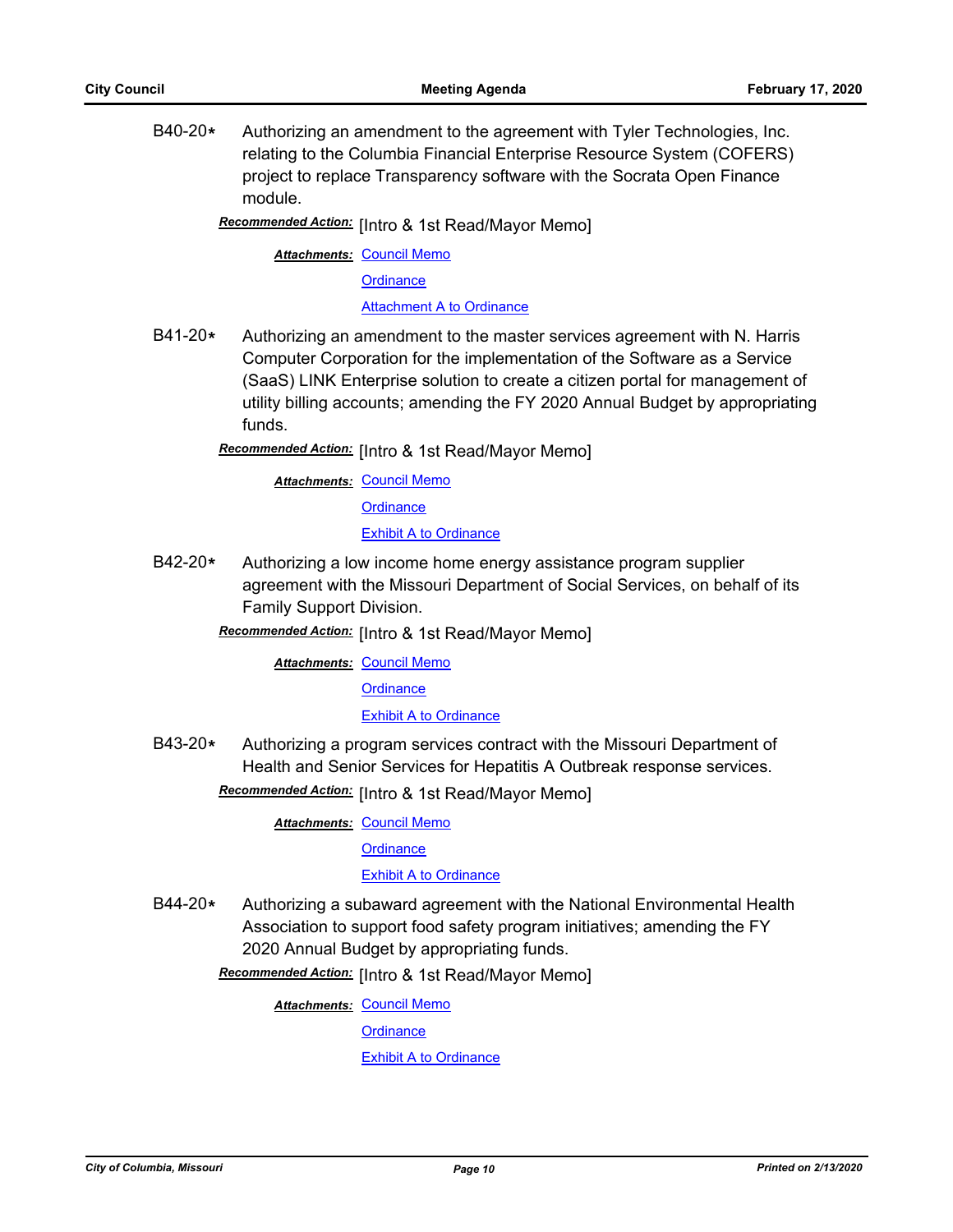B45-20**\*** Authorizing an amendment and consent to assignment with The Curators of the University of Missouri, on behalf of the School of Medicine Department of Family and Community Medicine, and Columbia Family Medical Services, Inc. for physician services.

Recommended Action: [Intro & 1st Read/Mayor Memo]

**Attachments: [Council Memo](http://gocolumbiamo.legistar.com/gateway.aspx?M=F&ID=6af44892-656d-4c10-941b-c8051ab13af0.docx)** 

**[Ordinance](http://gocolumbiamo.legistar.com/gateway.aspx?M=F&ID=5816dc47-0e44-4cc0-bf6b-2cde0d7c042f.doc)** 

[Attachment A to Ordinance](http://gocolumbiamo.legistar.com/gateway.aspx?M=F&ID=643e8483-f10f-4250-b20f-1d3221323705.pdf)

**\*Non-zoning related introductory item that may be included on a future agenda as a consent item. Any such item can be removed from the consent agenda and placed under old business or new business at the request of a council member or any other interested person. The request must be made at the beginning of the council meeting at which the council bill or resolution is scheduled to be acted upon.** 

**\*\*Zoning related introductory item that may be included on a future agenda as a consent item. Any such item can be removed from the consent agenda and placed under old business at the request of a council member or any other interested person. The request must be made to the city clerk before noon on the Wednesday before the council meeting at which the council bill is scheduled to be considered for passage.**

**Non-asterisk items are expected to be included in a future agenda as a public hearing or an old business item.**

#### **X. REPORTS**

REP6-20 Downtown Community Improvement District (CID) Board of Directors - Annual Membership and Membership Change due to a Resignation. (Continued from the February 3, 2020 Council Meeting)

**Recommended Action:** [Memo]

Attachments: [Correspondence from Mayor Treece to the City Council](http://gocolumbiamo.legistar.com/gateway.aspx?M=F&ID=4558a1f0-538b-4d7f-a820-02c878926ebe.pdf)

[Correspondence regarding the 1-Year Term](http://gocolumbiamo.legistar.com/gateway.aspx?M=F&ID=34bbe459-184c-4fd1-8939-64e77624d85f.pdf)

[Correspondence regarding the 3-Year Terms](http://gocolumbiamo.legistar.com/gateway.aspx?M=F&ID=d6d4e5c1-ea10-4289-814d-ff9b6a63d814.pdf)

REP8-20 Proposed amendments to ordinances relating to short-term rentals (B348-19, B22-20, B23-20); proposed administrative delay in the enforcement of short-term rental regulations.

**Recommended Action:** [Memo]

**Attachments: [Council Memo](http://gocolumbiamo.legistar.com/gateway.aspx?M=F&ID=c3df0971-5854-4801-8578-b513bdf155c3.docx)** 

[Short-term Rental Consolidated Amendments](http://gocolumbiamo.legistar.com/gateway.aspx?M=F&ID=28e3c953-3b1f-4ea7-9592-175547b09022.pdf)

[Proposed Ordinance-Short-Term Rental Administrative Delay](http://gocolumbiamo.legistar.com/gateway.aspx?M=F&ID=c156a955-8807-4696-ab1b-ab18cf34b674.doc)